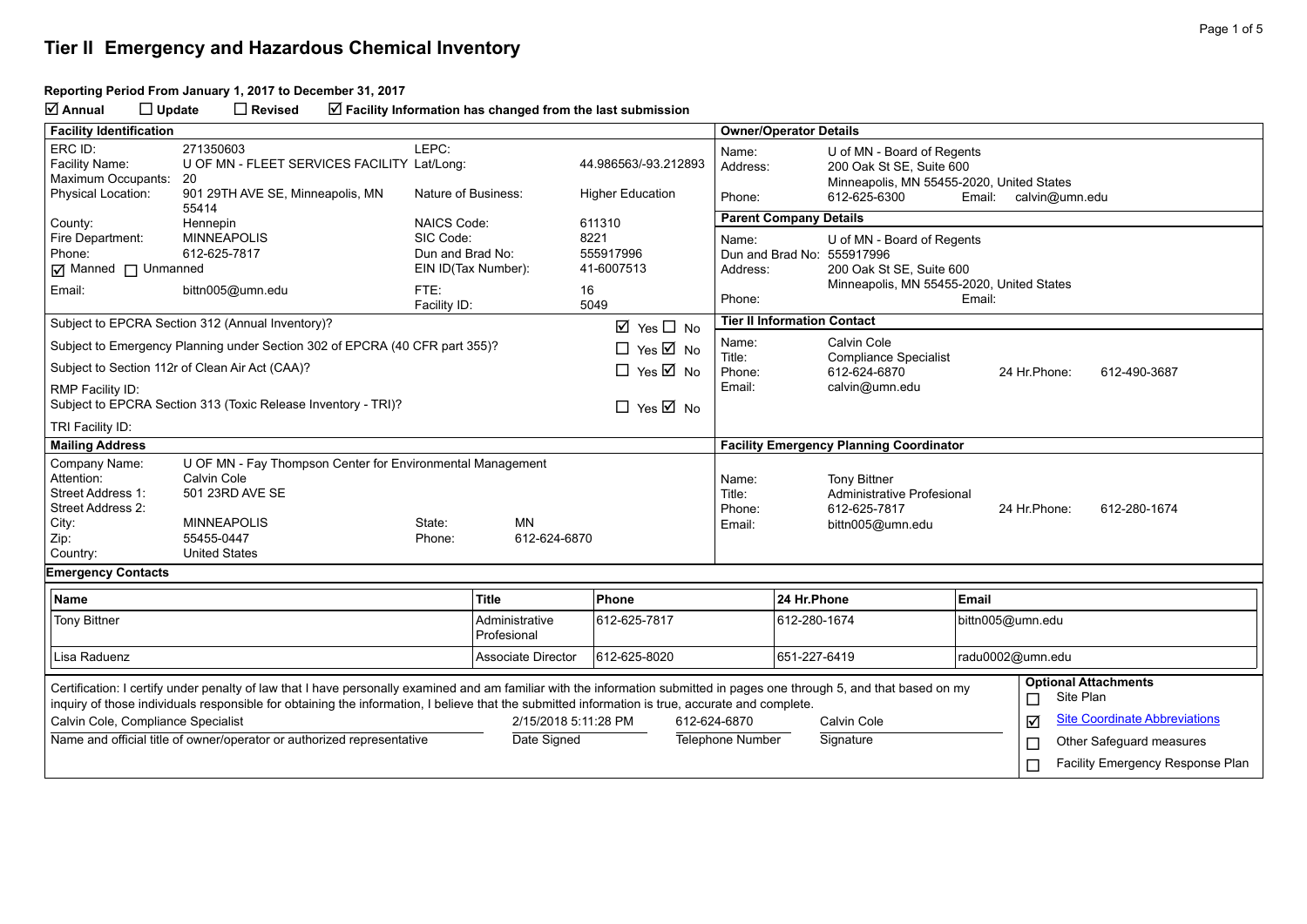**Facility/Site Name: U OF MN - FLEET SERVICES FACILITY-----ERC ID: 271350603**

| <b>Chemical Description</b>                                                                                  | <b>Physical Hazards</b>                                          | <b>Health Hazards</b>                                                 |  |  |  |  |
|--------------------------------------------------------------------------------------------------------------|------------------------------------------------------------------|-----------------------------------------------------------------------|--|--|--|--|
| Chemical ID:<br>535771<br>Check if Chemical Information is                                                   | $\Box$ Combustible dust                                          | $\Box$ Acute toxicity (any route of exposure)                         |  |  |  |  |
| $\Delta$<br>changed from the last submission:                                                                | $\Box$ Corrosive to metal                                        | $\boxtimes$ Aspiration hazard                                         |  |  |  |  |
| 68476-34-6<br>$CAS$ #:                                                                                       | $\Box$ Explosive                                                 | $\Box$ Carcinogenicity                                                |  |  |  |  |
| Trade Secret:<br>$\Box$                                                                                      | $\triangleright$ Flammable (gases, aerosols, liquids, or solids) | $\Box$ Germ cell mutagenicity                                         |  |  |  |  |
| <b>Chemical Name:</b><br><b>DIESEL FUEL</b><br>Contains EHS: $\Box$<br>Exceeds TPQ: $\Box$<br>EHS:<br>$\Box$ | $\Box$ Gas under pressure                                        | $\Box$ Hazard Not Otherwise Classified (HNOC)                         |  |  |  |  |
| EHS Name:                                                                                                    | $\Box$ Hazard Not Otherwise Classified (HNOC)                    | $\Box$ Reproductive toxicity                                          |  |  |  |  |
| $\Box$ Pure $\Box$ Mix<br>$\Box$ Solid $\Box$ Liquid $\Box$ Gas                                              | $\Box$ In contact with water emits flammable gas                 | $\Box$ Respiratory or skin sensitization                              |  |  |  |  |
| Exceed TPQ On:<br>Chemical Added On:                                                                         | $\Box$ Organic peroxide                                          | $\Box$ Serious eye damage or eye irritation                           |  |  |  |  |
| Check if the chemical is below<br>□<br>reporting threshold:                                                  | $\Box$ Oxidizer (liquid, solid or gas)                           | $\Box$ Simple asphyxiant                                              |  |  |  |  |
|                                                                                                              | $\Box$ Pyrophoric (liquid or solid)                              | $\boxtimes$ Skin corrosion or irritation                              |  |  |  |  |
|                                                                                                              | $\Box$ Pyrophoric gas                                            | $\triangleright$ Specific target organ toxicity (single or repeated   |  |  |  |  |
|                                                                                                              | $\Box$ Self-heating                                              | exposure)                                                             |  |  |  |  |
|                                                                                                              | $\Box$ Self-reactive                                             |                                                                       |  |  |  |  |
| Inventory                                                                                                    | <b>Storage Codes &amp; Location</b>                              |                                                                       |  |  |  |  |
| Max Daily Amt (lbs): 39900                                                                                   | <b>Container Type</b><br><b>Temperature</b><br><b>Pressure</b>   | <b>Description</b><br><b>Max Amt At</b><br><b>Storage</b><br>Lat/Long |  |  |  |  |
| Max Daily Amt Code: 07                                                                                       | [B]Below ground [1]Ambient<br>[4]Ambient<br><b>FUEL</b>          | Location<br>Location(lbs)<br>44.986563/-                              |  |  |  |  |
| Avg Daily Amt (lbs): 23900                                                                                   | tank<br>temperature<br>pressure                                  | <b>ISLAND</b><br>93.212893                                            |  |  |  |  |
| Avg Daily Amt Code: 06                                                                                       |                                                                  |                                                                       |  |  |  |  |
| Max Amt in Largest Container (lbs):                                                                          |                                                                  |                                                                       |  |  |  |  |
| No of days onsite: 365                                                                                       |                                                                  |                                                                       |  |  |  |  |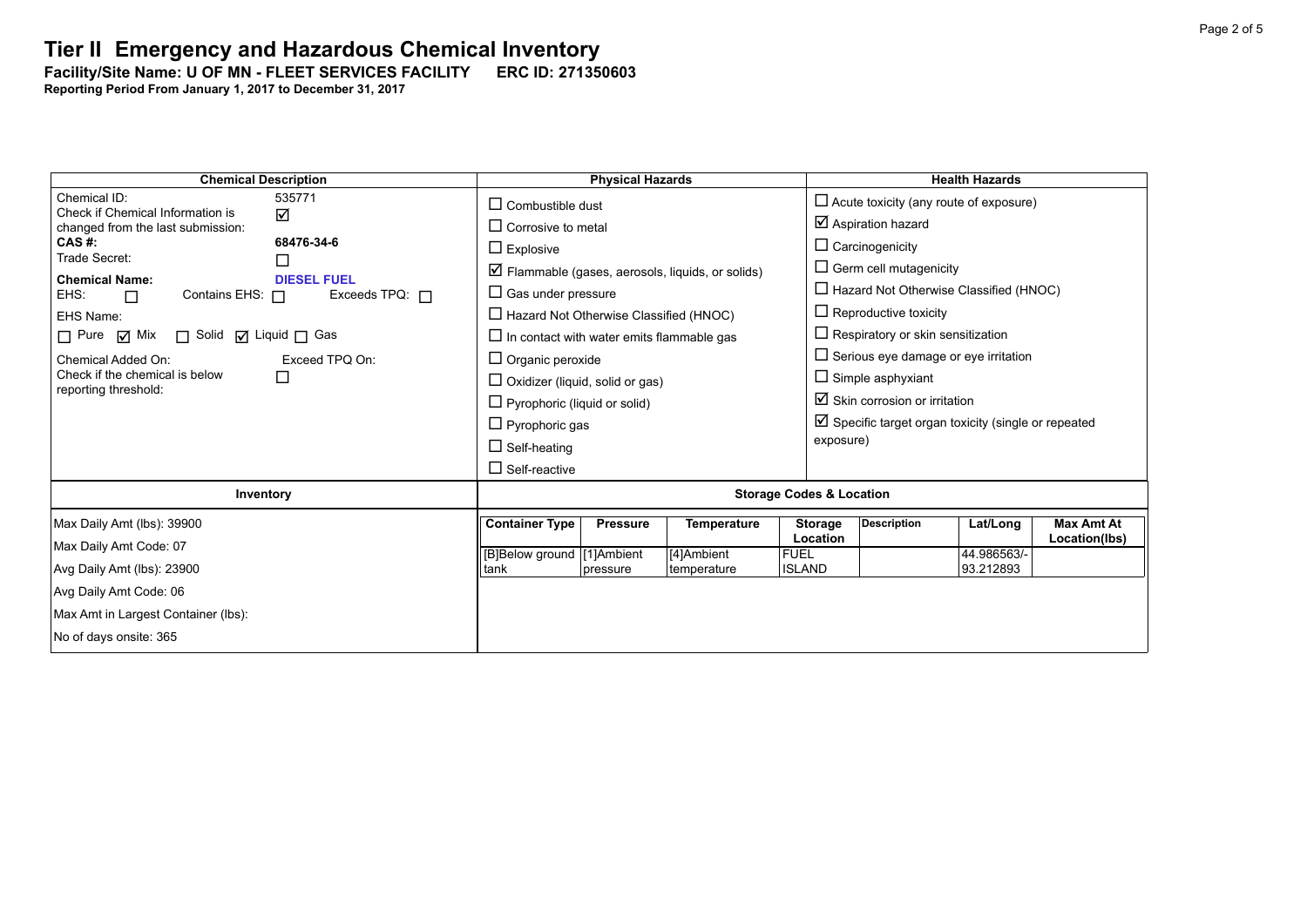**Facility/Site Name: U OF MN - FLEET SERVICES FACILITY-----ERC ID: 271350603**

| <b>Chemical Description</b>                                                                                                                                                                                      |                                                                                                  | <b>Physical Hazards</b>                                                                                                                                                                                                                                                                    |                 |                           | <b>Health Hazards</b>                                                     |                                                                                                                                                                                                                                                                                                                                 |                          |                                    |  |
|------------------------------------------------------------------------------------------------------------------------------------------------------------------------------------------------------------------|--------------------------------------------------------------------------------------------------|--------------------------------------------------------------------------------------------------------------------------------------------------------------------------------------------------------------------------------------------------------------------------------------------|-----------------|---------------------------|---------------------------------------------------------------------------|---------------------------------------------------------------------------------------------------------------------------------------------------------------------------------------------------------------------------------------------------------------------------------------------------------------------------------|--------------------------|------------------------------------|--|
| Chemical ID:<br>Check if Chemical Information is<br>changed from the last submission:                                                                                                                            | $\Box$ Combustible dust<br>$\Box$ Corrosive to metal                                             |                                                                                                                                                                                                                                                                                            |                 |                           | $\boxtimes$ Acute toxicity (any route of exposure)<br>☑ Aspiration hazard |                                                                                                                                                                                                                                                                                                                                 |                          |                                    |  |
| CAS #:<br>Trade Secret:                                                                                                                                                                                          | N/A<br>$\Box$                                                                                    | $\Box$ Explosive<br>$\triangledown$ Flammable (gases, aerosols, liquids, or solids)                                                                                                                                                                                                        |                 |                           |                                                                           | $\Box$ Carcinogenicity<br>$\Box$ Germ cell mutagenicity                                                                                                                                                                                                                                                                         |                          |                                    |  |
| <b>Chemical Name:</b><br>EHS:<br>Contains EHS: $\Box$<br>$\Box$<br>EHS Name:<br>$\Box$ Pure $\Box$ Mix<br>□ Solid □ Liquid □ Gas<br>Chemical Added On:<br>Check if the chemical is below<br>reporting threshold: | E - 85 (85% ETHANOL, 15%<br><b>GASOLINE BLEND)</b><br>Exceeds TPQ: $\Box$<br>Exceed TPQ On:<br>□ | $\Box$ Gas under pressure<br>$\Box$ Hazard Not Otherwise Classified (HNOC)<br>$\Box$ In contact with water emits flammable gas<br>$\Box$ Organic peroxide<br>$\Box$ Oxidizer (liquid, solid or gas)<br>$\Box$ Pyrophoric (liquid or solid)<br>$\Box$ Pyrophoric gas<br>$\Box$ Self-heating |                 |                           |                                                                           | $\Box$ Hazard Not Otherwise Classified (HNOC)<br>$\Box$ Reproductive toxicity<br>$\Box$ Respiratory or skin sensitization<br>$\Box$ Serious eye damage or eye irritation<br>$\Box$ Simple asphyxiant<br>$\boxtimes$ Skin corrosion or irritation<br>$\boxtimes$ Specific target organ toxicity (single or repeated<br>exposure) |                          |                                    |  |
|                                                                                                                                                                                                                  |                                                                                                  | $\Box$ Self-reactive                                                                                                                                                                                                                                                                       |                 |                           |                                                                           |                                                                                                                                                                                                                                                                                                                                 |                          |                                    |  |
| Inventory                                                                                                                                                                                                        | <b>Storage Codes &amp; Location</b>                                                              |                                                                                                                                                                                                                                                                                            |                 |                           |                                                                           |                                                                                                                                                                                                                                                                                                                                 |                          |                                    |  |
| Max Daily Amt (lbs): 37000<br>Max Daily Amt Code: 07                                                                                                                                                             |                                                                                                  | <b>Container Type</b>                                                                                                                                                                                                                                                                      | <b>Pressure</b> | Temperature               | <b>Storage</b><br>Location                                                | <b>Description</b>                                                                                                                                                                                                                                                                                                              | Lat/Long                 | <b>Max Amt At</b><br>Location(lbs) |  |
| Avg Daily Amt (lbs): 22000                                                                                                                                                                                       |                                                                                                  | [B]Below ground [1]Ambient<br>tank                                                                                                                                                                                                                                                         | pressure        | [4]Ambient<br>temperature | <b>FUEL</b><br><b>ISLAND</b>                                              |                                                                                                                                                                                                                                                                                                                                 | 44.986563/-<br>93.212893 |                                    |  |
| Avg Daily Amt Code: 06<br>Max Amt in Largest Container (lbs):                                                                                                                                                    |                                                                                                  |                                                                                                                                                                                                                                                                                            |                 |                           |                                                                           |                                                                                                                                                                                                                                                                                                                                 |                          |                                    |  |
| No of days onsite: 365                                                                                                                                                                                           |                                                                                                  |                                                                                                                                                                                                                                                                                            |                 |                           |                                                                           |                                                                                                                                                                                                                                                                                                                                 |                          |                                    |  |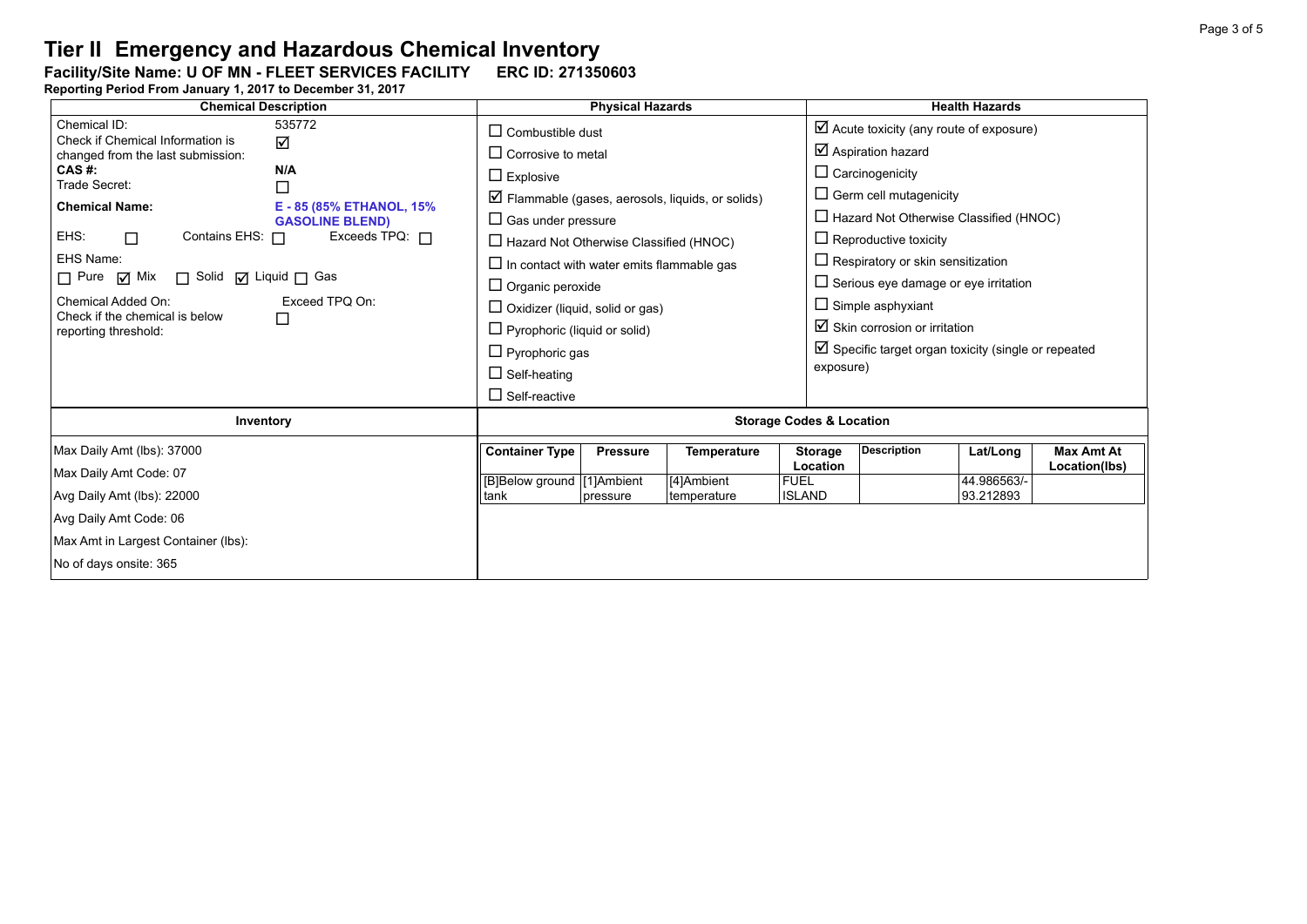**Facility/Site Name: U OF MN - FLEET SERVICES FACILITY-----ERC ID: 271350603**

| <b>Chemical Description</b>                                                                                                                                                                                                                                | <b>Physical Hazards</b>                                                         |                                                                                                                                                                                                                                                                                                                                                                                    |                 |                           | <b>Health Hazards</b>        |                                                                                                                                                                                                                                                                                                                                                                                                 |                          |                                    |  |
|------------------------------------------------------------------------------------------------------------------------------------------------------------------------------------------------------------------------------------------------------------|---------------------------------------------------------------------------------|------------------------------------------------------------------------------------------------------------------------------------------------------------------------------------------------------------------------------------------------------------------------------------------------------------------------------------------------------------------------------------|-----------------|---------------------------|------------------------------|-------------------------------------------------------------------------------------------------------------------------------------------------------------------------------------------------------------------------------------------------------------------------------------------------------------------------------------------------------------------------------------------------|--------------------------|------------------------------------|--|
| Chemical ID:<br>Check if Chemical Information is<br>changed from the last submission:                                                                                                                                                                      | 535773<br>☑                                                                     | $\Box$ Combustible dust<br>$\Box$ Corrosive to metal                                                                                                                                                                                                                                                                                                                               |                 |                           |                              | $\boxtimes$ Acute toxicity (any route of exposure)<br>$\boxtimes$ Aspiration hazard                                                                                                                                                                                                                                                                                                             |                          |                                    |  |
| CAS #:<br>Trade Secret:<br><b>Chemical Name:</b><br>EHS:<br>Contains EHS: $\Box$<br>$\Box$<br>EHS Name:<br>$\Box$ Pure $\Box$ Mix<br>$\Box$ Solid $\Box$ Liquid $\Box$ Gas<br>Chemical Added On:<br>Check if the chemical is below<br>reporting threshold: | 8006-61-9<br><b>GASOLINE</b><br>Exceeds TPQ: $\Box$<br>Exceed TPQ On:<br>$\Box$ | $\Box$ Explosive<br>$\triangleright$ Flammable (gases, aerosols, liquids, or solids)<br>$\Box$ Gas under pressure<br>$\Box$ Hazard Not Otherwise Classified (HNOC)<br>$\Box$ In contact with water emits flammable gas<br>$\Box$ Organic peroxide<br>$\Box$ Oxidizer (liquid, solid or gas)<br>$\Box$ Pyrophoric (liquid or solid)<br>$\Box$ Pyrophoric gas<br>$\Box$ Self-heating |                 |                           |                              | $\Box$ Carcinogenicity<br>$\Box$ Germ cell mutagenicity<br>$\Box$ Hazard Not Otherwise Classified (HNOC)<br>$\boxtimes$ Reproductive toxicity<br>$\Box$ Respiratory or skin sensitization<br>$\Box$ Serious eye damage or eye irritation<br>$\Box$ Simple asphyxiant<br>$\boxtimes$ Skin corrosion or irritation<br>$\boxtimes$ Specific target organ toxicity (single or repeated<br>exposure) |                          |                                    |  |
|                                                                                                                                                                                                                                                            |                                                                                 | $\Box$ Self-reactive                                                                                                                                                                                                                                                                                                                                                               |                 |                           |                              |                                                                                                                                                                                                                                                                                                                                                                                                 |                          |                                    |  |
| Inventory                                                                                                                                                                                                                                                  | <b>Storage Codes &amp; Location</b>                                             |                                                                                                                                                                                                                                                                                                                                                                                    |                 |                           |                              |                                                                                                                                                                                                                                                                                                                                                                                                 |                          |                                    |  |
| Max Daily Amt (lbs): 74300<br>Max Daily Amt Code: 08                                                                                                                                                                                                       |                                                                                 | <b>Container Type</b>                                                                                                                                                                                                                                                                                                                                                              | <b>Pressure</b> | <b>Temperature</b>        | <b>Storage</b><br>Location   | <b>Description</b>                                                                                                                                                                                                                                                                                                                                                                              | Lat/Long                 | <b>Max Amt At</b><br>Location(lbs) |  |
| Avg Daily Amt (lbs): 44600                                                                                                                                                                                                                                 |                                                                                 | [B]Below ground [1]Ambient<br>tank                                                                                                                                                                                                                                                                                                                                                 | pressure        | [4]Ambient<br>temperature | <b>FUEL</b><br><b>ISLAND</b> |                                                                                                                                                                                                                                                                                                                                                                                                 | 44.986563/-<br>93.212893 |                                    |  |
| Avg Daily Amt Code: 07<br>Max Amt in Largest Container (lbs):<br>No of days onsite: 365                                                                                                                                                                    |                                                                                 |                                                                                                                                                                                                                                                                                                                                                                                    |                 |                           |                              |                                                                                                                                                                                                                                                                                                                                                                                                 |                          |                                    |  |
|                                                                                                                                                                                                                                                            |                                                                                 |                                                                                                                                                                                                                                                                                                                                                                                    |                 |                           |                              |                                                                                                                                                                                                                                                                                                                                                                                                 |                          |                                    |  |